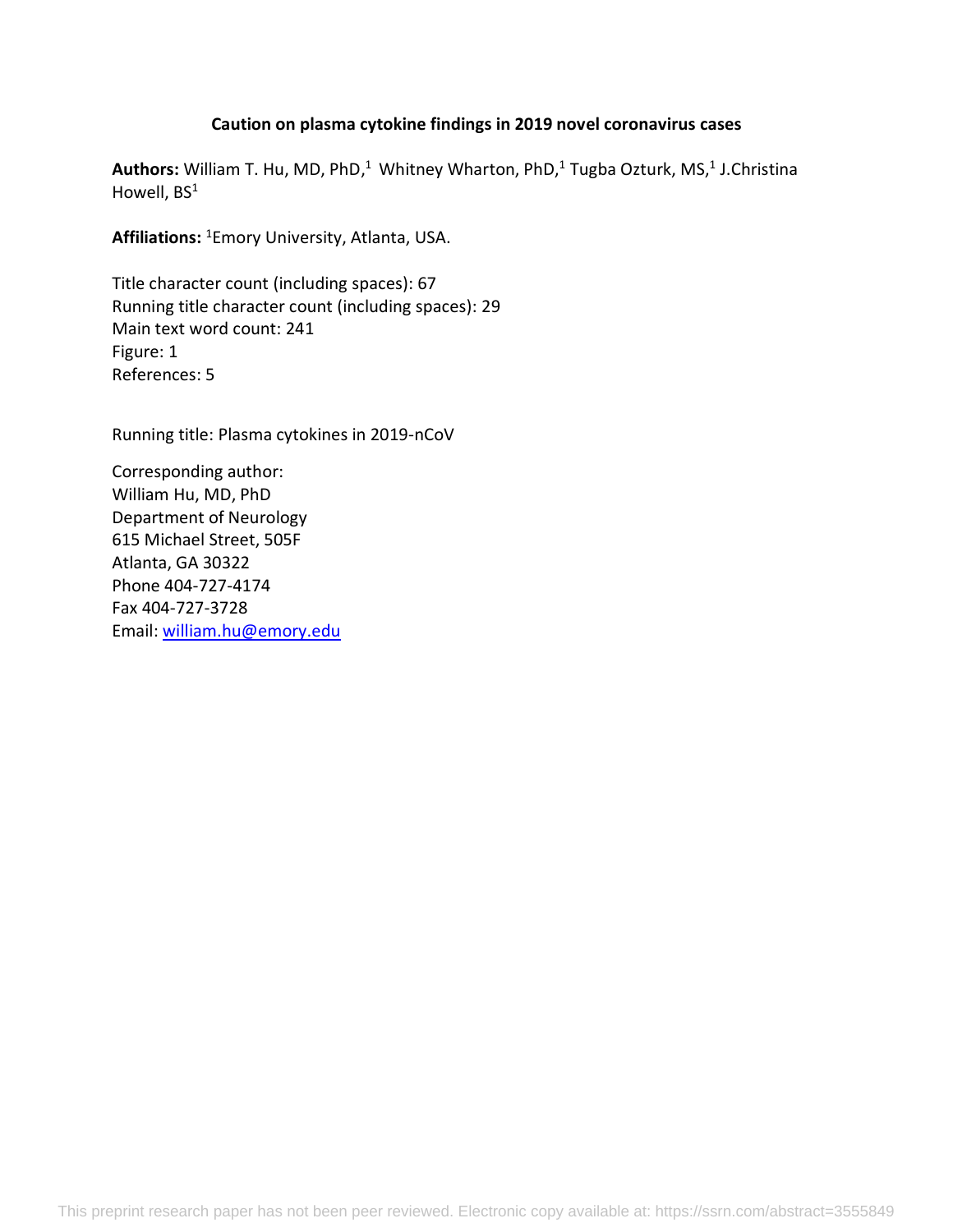We read with interest Huang and colleagues' description of early patients with 2019 novel coronavirus in China, their plasma inflammatory protein profiles, and the clinical and biochemical distinctions from SARS.<sup>1</sup> We have routinely analyzed inflammatory protein levels in healthy aging, neurological disorders, and infectious diseases over 10 years,<sup>2-5</sup> and we express the strongest caution in postulating therapeutic protocols based on uncontrolled plasma cytokine analysis. Plasma biomarkers (including those measured here) are gaining popularity due to ease of phlebotomy and availability of commercial assays, but their associations with disease are also notoriously difficult to reproduce across laboratories, cohorts, and assay platforms even in well-controlled settings.<sup>2</sup> Reasons for this include non-standard protocols to generate plasma (from whole blood), unpublished half-lives for most proteins in blood (minutes to days), proprietary methods for quantitation (antigenic site for antibodies, peptide fragment for mass spectrometry), and absence of high quality reference values from well-characterized healthy subjects. Plasma cytokines independent of demographic factors are also highly correlated entities in health (Fig 1A, B) as well as disease, and false associations can in turn result from effects of age or race (Fig 1C, D). Thus, elevated Th2-related cytokines in 2019-nCoV better inform an intact Th1- Th2 axis than putative efficacy of immunomodulatory therapies.<sup>1</sup> If blood cytokine profile (with or without immunophenotyping) are considered for biomarkers to complement drug development or clinical monitoring, we recommend with the greatest urgency the creation of an international reference laboratory to enhance rigor and translatability.

**Author contributions:** WTH and WW were responsible for conception and design of study; WTH, WW, TO, and JCH were responsible for acquisition of data and analysis; WTH was responsible for drafting and WW, TO, JCH were responsible for critical revision of the correspondence. All authors gave final approval and agreed to be held accountable for the published work.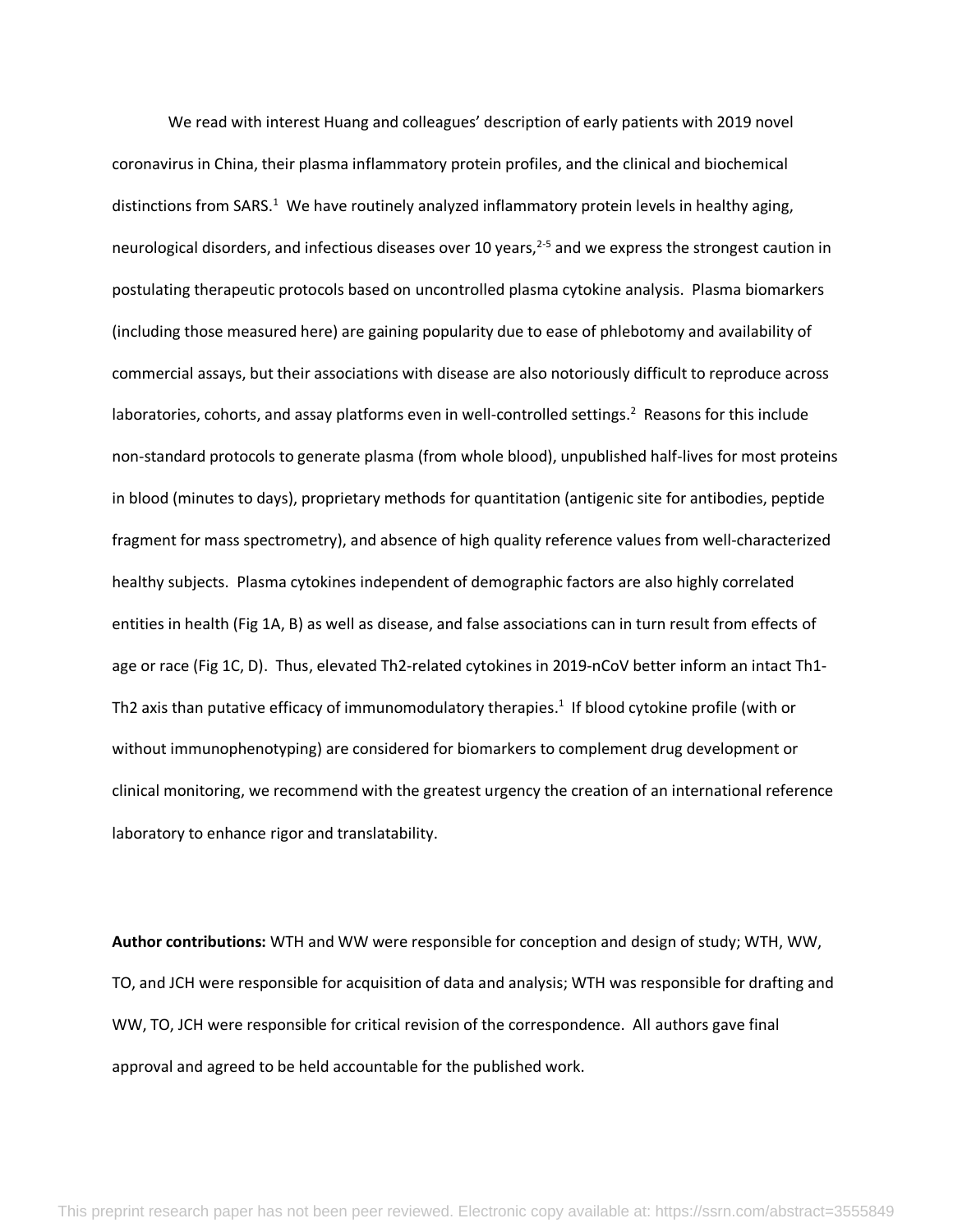**Conflict of interests:** WTH has served as a consultant to ViveBio LLC, Biogen Inc., and AARP Inc.; received

research support from Fujirebio USA; and has a patent on CSF-based diagnosis of FTLD-TDP (assigned to

Emory University).

**Funding Sources:** This study was funded by NIH K01AG42498 (WW) and R01AG54046 (WTH). The

funders have no role in the data analysis or manuscript preparation.

## References

1. Huang C, Wang Y, Li X, et al. Clinical features of patients infected with 2019 novel coronavirus in Wuhan, China. *Lancet* 2020.

2. Hu WT, Holtzman DM, Fagan AM, et al. Plasma multianalyte profiling in mild cognitive impairment and Alzheimer disease. *Neurology* 2012; **79**(9): 897-905.

3. Hu WT, Howell JC, Ozturk T, et al. CSF Cytokines in Aging, Multiple Sclerosis, and Dementia. *Front Immunol* 2019; **10**: 480.

4. Hu WT, Chen-Plotkin A, Arnold SE, et al. Biomarker discovery for Alzheimer's disease, frontotemporal lobar degeneration, and Parkinson's disease. *Acta neuropathologica* 2010; **120**(3): 385- 99.

5. Ozturk T, Kollhoff A, Anderson AM, et al. Linked CSF reduction of phosphorylated tau and IL-8 in HIV associated neurocognitive disorder. *Sci Rep* 2019; **9**(1): 8733.